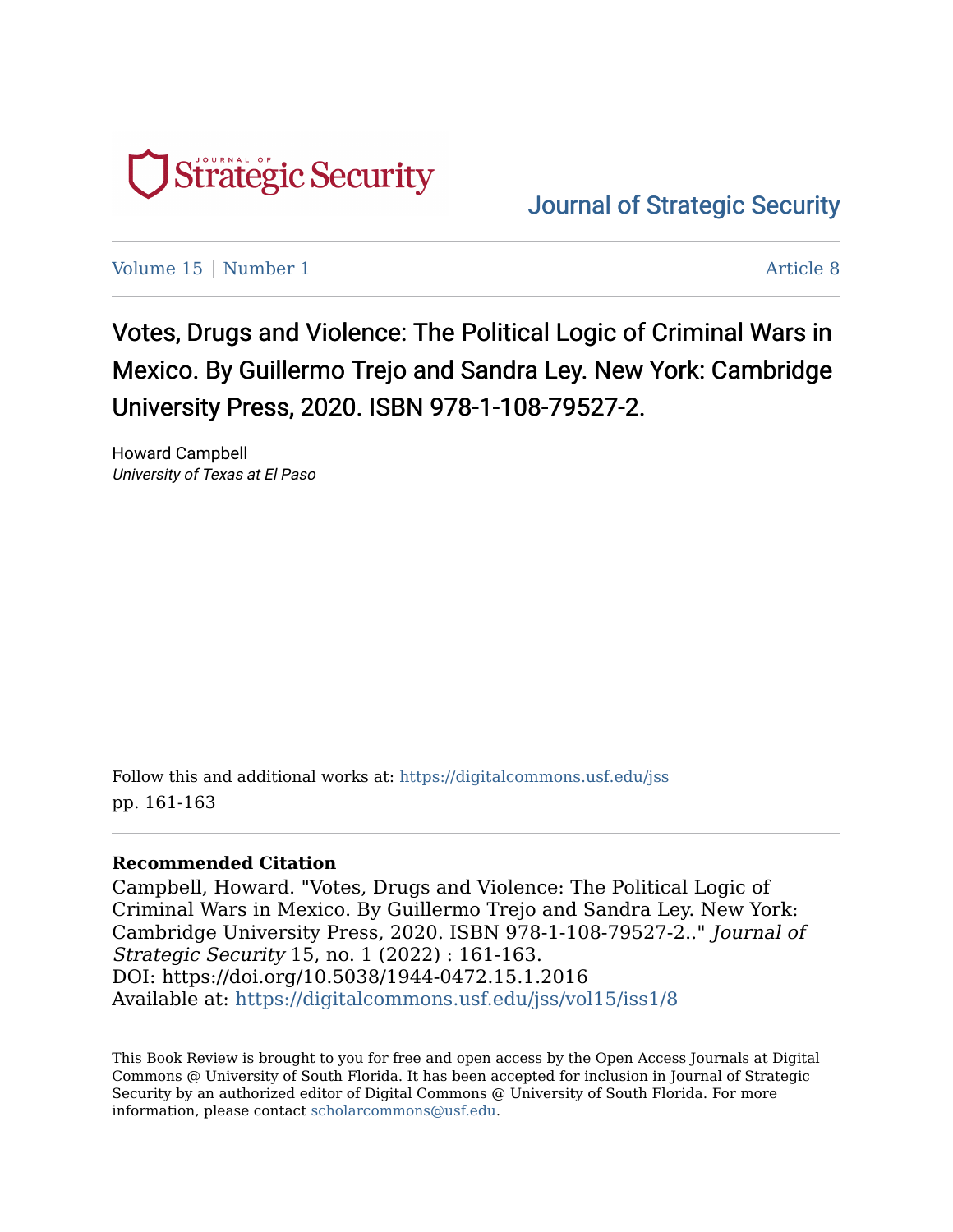**Votes, Drugs and Violence: The Political Logic of Criminal Wars in Mexico. By Guillermo Trejo and Sandra Ley. New York: Cambridge University Press, 2020. ISBN 978-1-108-79527-2.**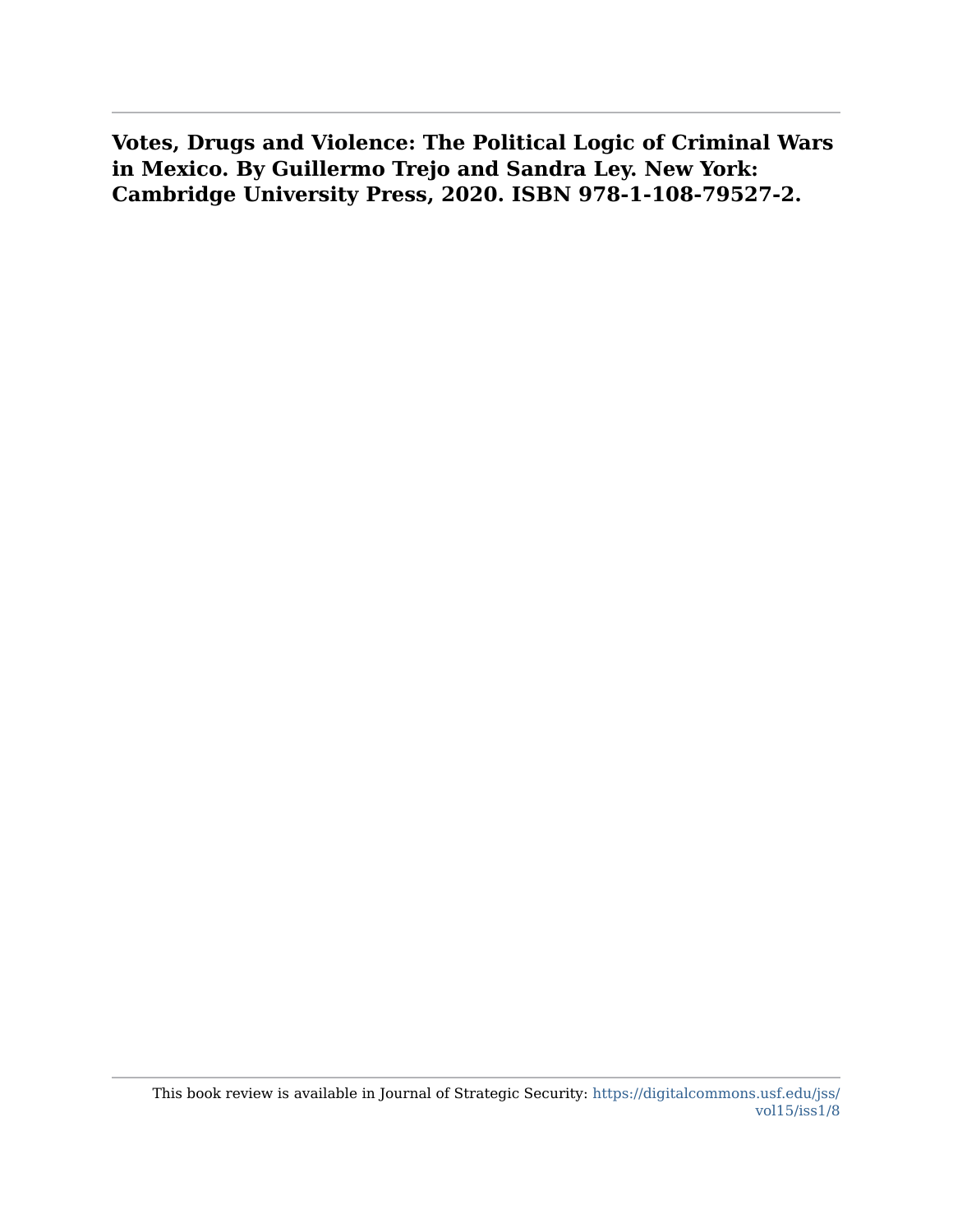*Votes, Drugs and Violence: The Political Logic of Criminal Wars in Mexico***. By Guillermo Trejo and Sandra Ley. New York: Cambridge University Press, 2020. ISBN 978-1-108-79527-2. Maps. Notes. Sources cited. Index. Pp. vii, 349. \$21.49.**

> Review by Howard Campbell University of Texas at El Paso

Rampant criminal violence is the most pressing problem in Mexico today. Each year more than 30,000 Mexican succumb to homicides, many of them linked to organized crime and drugs. Trejo and Ley argue that politics are a primary cause of this violence. I agree, as would most Mexicans I have known.

So how did political problems contribute to the vast scale of drug-related murder? According to the authors, a "gray zone of criminality" in which political actors and outright criminal actors collude is the source of much of the violence in Mexico. This was the case for much of the twentieth century during which the country was essentially a one-party state until the democratic opening. However, the transition to a more real electoral democracy in Mexico in 2000, not only did not resolve the problems of criminal violence, but even exacerbated them.

"Post-authoritarian" Mexico, although no longer dominated by the *Partido Revolucionario Institucional* (PRI), was even more violent than what came before it. That is the case, per Trejo and Ley, because as the PRI released its grip over elections and federal, state, and regional control, criminal wars broke out as drug cartels, now not protected by the patronage of the PRI-*gobierno*, formed private militias which became the primary means of asserting power and control instead of the previous system of graft, patronage, and state-cartel collusion. Drug cartels began to murder their political opponents, and although lacking explicit political ideologies, installed themselves and their proxies as the *de facto* regional authorities. Furthermore, the fragmentation of the one-party state was mirrored by the fragmentation of criminal organizations, which moved from being a united federation of sorts to out-of-control warring cartel and gang factions and sub-factions that fought between and among themselves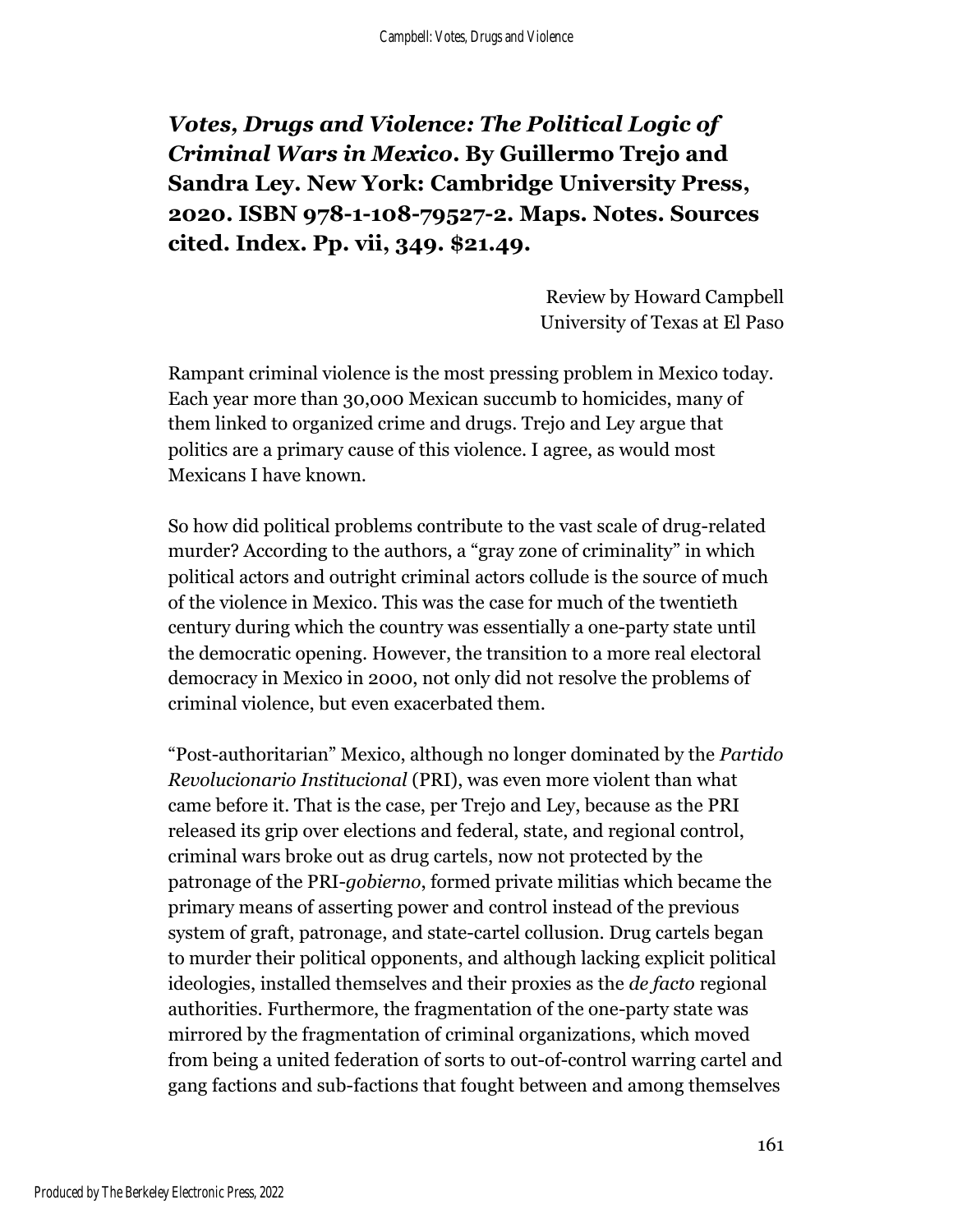and produced staggering casualties. Sadly, the freer environment postautocracy, coupled with the lack of real reform of the military and police forces, led to a competitive environment of illegal commerce and political arenas that exacerbated violence and essentially civil war-like conditions.

The strongest part of the book and its primary contribution is in terms of theorizing and explaining the role of formal politics in the creation and evolution of criminal networks and the ways organized crime groups and individuals become political actors. Another key contribution is the deeply researched and convincingly explained account of and the reasons why criminal wars break out in post-authoritarian democracies such as Mexico, and how and why they intensify and expand. Valuable case studies of Jalisco, Michoacán, Chihuahua, Guerrero, Baja California, and other criminal hotbeds bolster the arguments. Nonetheless these revealing case studies suffer the limitations of a generalized perspective, far from the ground and the actual people involved in the violence.

Moreover, a clear limitation of the book is the failure to interview any cartel or gang members from the "gray zone of criminality." Instead, the usual talking heads—high-ranking government officials, journalists, politicians, law enforcement officials, NGO leaders, victims, religious authorities, etc.—get their say. One may counter that talking to criminals is dangerous and they are notoriously unreliable. My view is that some risk is necessary to obtain deep knowledge of the "gray zone," and "criminals" are no more or less inherently untrustworthy than politicians (perhaps a belly laugh is warranted). In this book, the "gray zone," although heavily discussed, remains too gray. For greater insight into the criminal zone, we may want to turn to other recent studies, such of those as James Creechan's *Drug Wars and Covert Netherworlds: The Transformations of Mexico's Narco Cartels* (2021), or Benjamin Smith's *The Dope: The Real History of the Mexican Drug Trade* (2021), on the history of the drug business in Mexico.

These caveats aside, this is a solid, thoroughly conceptualized study which, in addition to its main arguments, provides many minor insights into the problems of the political/criminal intersection. Among these is the need to shift from a primary focus on either national or local (municipal) politics to understand how states have become a main battleground for the expansion or narco-control. Rotation from one party to another at the